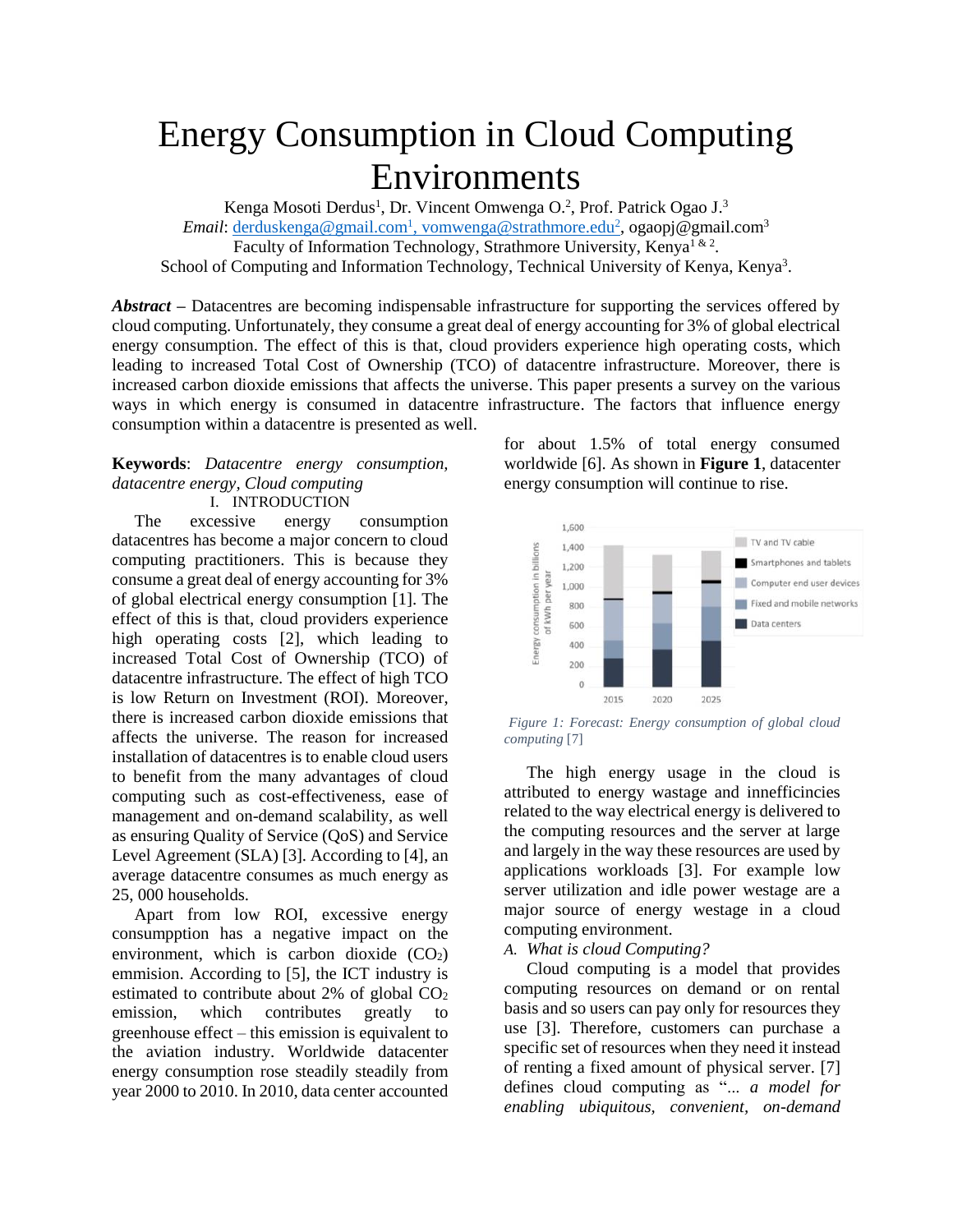*network access to a shared pool of configurable computing resources (e.g., networks, servers, storage, applications, and services) that can be rapidly provisioned and released with minimal management effort or service provider interaction* ". By shared pool, resources are collected together and then dynamically allocated regardless of their physical location. On the other hand, network access allows the collected resources to be accessed via a network. In addition, rapid provisioning capability allows the service offering to scale so that the changing demands by cloud users are met. Cloud computing allows applications to be accessed via the internet using a browser, as well as hardware systems and systems software in the datacentres that manage user applications.

#### *B. Virtualization in Cloud Computing*

Virtualization is the main technology backing up cloud computing and it is based on physical resources abstraction in a way that several virtual resources are multiplexed on a physical one [8]. Virtualization provides high resource utilization as compared to traditional computing, flexibly, elasticity. This makes it possible to run multiple services or applications in the same PM including operating systems. A server is divided into number small servers known as Virtual Machines (VMs), which can run different applications independently and a VM can be moved from one PM to another (**[Figure 2](#page-1-0)**) [8].

The hypervisor or Virtual Machine Manager (VMM) is software layer, which induces the partitioning capability and may run directly on the hardware or on a host operating system [8]. The VMM is responsible for managing physical resources. A host machine is the PM in which a VMM runs. Examples of VMMs are Xen, VMWare and KVM [8]. A VM is a representation of a real machine using a software, which provides virtual operating environment in which an operating system runs. A VM is referred to as a guest machine and it runs a guest operating system.



<span id="page-1-0"></span>*Figure 2: Traditional physical server versus virtual server [8]*

As illustrated in **[Figure 2](#page-1-0)**, virtualization, unlike traditional computing, can be used to run different applications hence solving the problem computing resource underutilization.

# *C. Cloud Computing Actors*

There are four main actors in a cloud environment [9].

*Cloud provider*: This is the owner of the cloud service. A cloud provider has a role of managing and controlling the cloud service. The role may differ depending on the service model – IaaS, PaaS and SaaS.

*Cloud user***:** Also known as, cloud consumer, this actor uses the services offered by a cloud provider.

*Cloud broker***:** The cloud broker sits in the middle between the consumer and the provider. Their role is to help the consumer to overcome the complexity of choosing a cloud service provider. This actor may assist the consumer to combine the features of multiple cloud providers.

**Cloud carrier**: This actor ferries services of the cloud provider to cloud user.

#### *D. Cloud Computing Service Models*

The services provided by cloud computing can be categorized into three main layers - Software as a service (SaaS), Platform as a service (PaaS) and Infrastructure as a service (IaaS). IaaS is the lowest layer [10] and is by far the most promising model in providing cloud computing services [11]. In IaaS cloud, users provision VMs and independently run applications with mixed workloads without any control from the cloud provider. SaaS normally delivers online software services, IaaS delivers computing resources such as processor, memory, network and storage whereas PaaS delivers platform as a service where users can deploy custom software (). Each layer consumes service provided by a lower layer.



*Figure 3: Cloud computing service models* [12]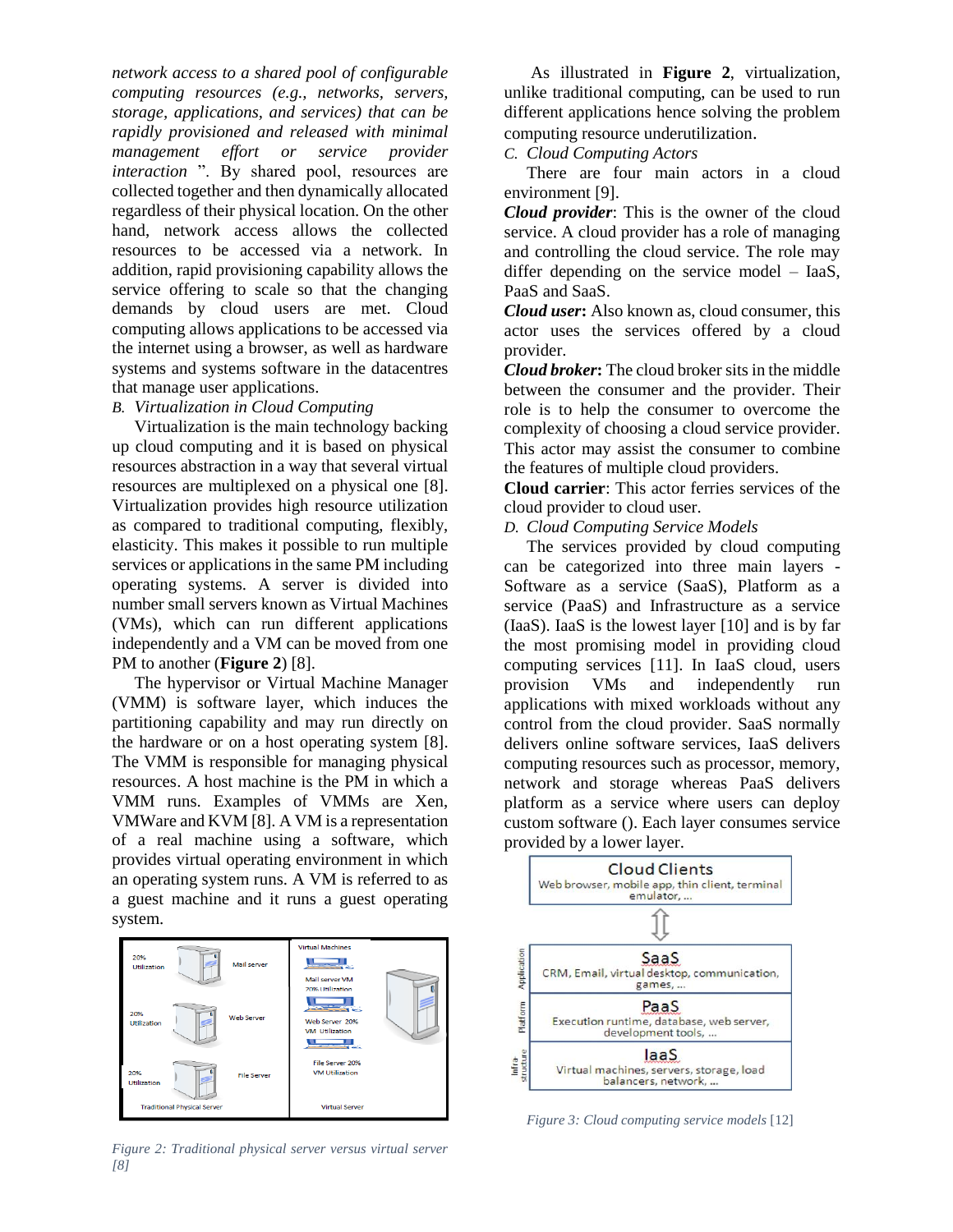#### *E. Cloud Computing Deployment Models*

Cloud deployment models are private, public, community and hybrid (Sareh, 2016). In a private cloud, the compute resources are owned by one entity, normally the client. If many businesses share a business model, they may set up a cloud, which is called community cloud. When cloud infrastructure is offered to a large number of users who may have differing needs, it is called public cloud. Hybrid cloud consists of two or more cloud deployment models (**[Figure](#page-2-0)** [4\)](#page-2-0)**Error! Reference source not found.**.



<span id="page-2-0"></span>*Figure 4: The four cloud deployment models: private, public, community and hybrid [3]*

#### II. SOURCES OF ENERGY CONSUMPTION IN SERVERS AND DATACENTRES

The CPU, disk storage, memory and network are the main consumers of energy in a server [6]. The CPU consumes the largest portion of energy supplied to a server in a datacentre followed by the memory (**[Figure 5](#page-2-1)**).



<span id="page-2-1"></span>*Figure 5: Server Power consumption by server component [13]*

However, due to improvements in the CPU efficiency, it no longer dominates energy consumption [5]. On the other hand, energy consumed by processor greatly depends on processor types. For example, new Intel

processor have power saving mechanisms [13]. Energy consumed by a datacentre can be saved up to 50% by efficiently performing VM consolidation [5]. For example, efficient VM consolidation can ensure VMs are packaged in the least number of servers so that other servers are shut down thus saving more energy. This is because an idle server consume 70% of the power when it is fully utilized [5].

Apart from IT load (CPU, disk storage, memory and network), electrical energy is also consumed by cooling and during distribution. As the datacentre servers are used, they emit heat, which need to be eliminated to avoid additional energy wastage and hardware failure [14].



<span id="page-2-2"></span>*Figure 6: Energy consumption by datacentre components [15]*

As shown in **[Figure 6](#page-2-2)**, 33% of datacentre energy goes to cooling, which is more than 60% of that used for IT load. The amount of heat generated is a function of three factors; frequency and voltage of the integrated circuit, technology used in manufacturing the components, efficiency of component design and most importantly, the amount of work done [13]. Removing the heat generated allows component to operate on their safe operating temperature failure of which may lead to service degradation or complete damage of the component.

### III. FACTORS INFLUENCING ENERGY CONSUMPTION IN VIRTUALIZED ENVIRONMENTS

As shown previously, datacentre servers consume the most energy in a cloud computing environment. Further, it has been shown that excessive energy consumption raises environmental, system performance and monetary concerns. Therefore, it is imperative to find out the factors, which determine the amount of energy consumed by a datacentre and hence the causes of energy wastage in cloud datacentres.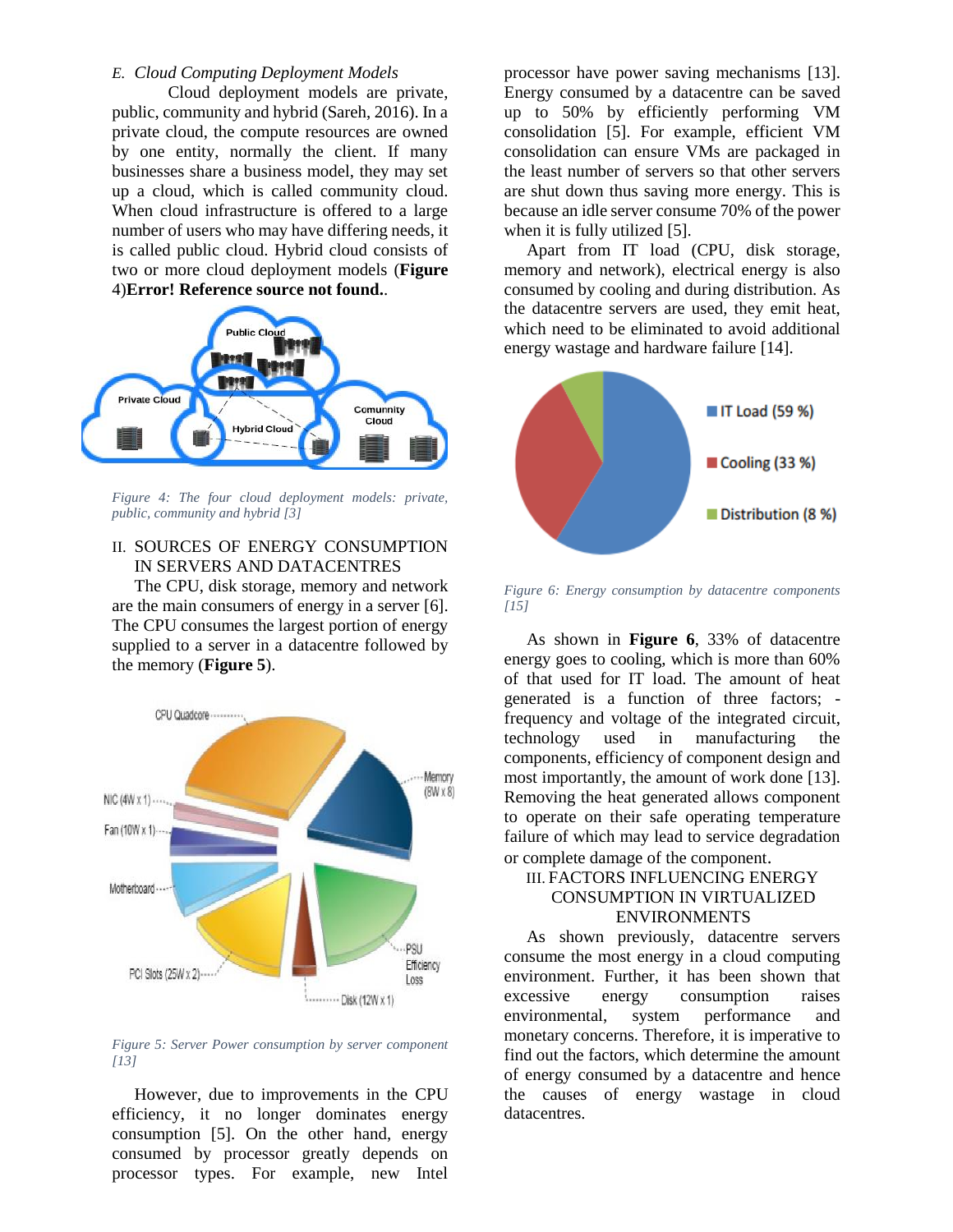# A. *Level of Server Utilization*

Server utilization is the percentage of time during which a server is busy processing workload tasks and it depends on how workload patterns vary from time to time [5]. Low server utilization is a major cause of energy wastage and is causes by inefficient utilization of computing resources [9]. At high server utilization, computing resources are efficiently used and as a result, less physical server are used hence saving energy that would have been used by powering more servers. Generally, the level of server utilization determines how well energy is utilized in a server [5]. [16] reports that average server utilization for small-to-medium datacentres, with market segmentation by electricity consumption of 49%, is 10%, and 50% for High Performance Computing (HPC) datacentres, whose market segmentation by electricity consumption is 1%, and that the physical machines drew up to 90% of their peak power. Clearly, this is resource overprovisioning, which leads to increased energy consumption because many servers have to be used.

A six-month data analysed from about 5000 servers revealed that, although servers are generally not idle, their utilization never reaches 100% [5]. According to an analysis conducted by [17] on Google cluster's resource usage, 65 % of CPU and 45 % of memory goes to waste. This shows that application workloads utilizes less resources than what is provisioned- low server utilization. With high resource utilization, the number of physical servers required will be greatly reduced thus reducing the amount of energy used in datacentres.

Moreover, slim dynamic power ranges cause low server utilization because even an idle server consumed up to 70% of its peak power [3]. In this regard, it makes sense to operate at high server utilization levels. However, according to [18], there are three main challenges towards ensuring that servers are fully utilized at 100% all the time. These challenges are; diurnal patterns experienced on server workloads and load spikes, which calls for resource over-provisioning leaving servers underutilized, servers are heterogeneous and have changing configuration, thus matching diverse workloads to the servers is not trivial and at high server utilization, there is interference due to resource contention leading to performance loss. Particularly, interference has diverse effects on QoS especially on latencycritical workloads.

B. *Idle Energy Wastage* 

Idle server can consume over 70% of their peak energy hence it could potentially be turned off to save energy [9]. This behaviour of severs do not represent any proportionality in increase of energy consumption with respect to system throughput. As a result, a server running at 20% can consume 80% of energy consumed by a server operating at 100% [19]. This represents a huge energy loss when servers run idle without any throughput and is usually the case for many typical servers. In this regard, one can see that this is a cause of idle energy wastage. Moreover, if an application workload does not utilize computing resources in a balanced manner, the idle components will also waste idle energy [20]. For example, if an application workload is CPU intensive, then memory idle energy goes to wastage. Therefore, it is essential that co-located VMs utilize all computing resource without leaving some being idle.

Moreover, [16] reported that as the number of servers in a datacentre continue to grow, so is the number of comatose servers. A comatose server is a server that is powered and uses electrical energy without delivering any useful service. Such servers may have been left when a certain project ended or a business process changed and since then, the servers were not removed or no one is tracking them. According to [16], an estimated 20 to 30 percent of all servers in large datacentres are idle, unused or obsolete but still consume energy. The main causes of rise of comatose servers in datacentres is lack of focus such as not budgeting time for staff to identify and remove comatose servers and aversion to risk such as IT managers fear that, by removing any previously installed servers, they may interfere with application functions that occasionally run on the servers.

#### C. *Adoption of Energy Efficient Solutions*

[16] reports that it is only large cloud firms that have adopted energy efficient datacentre practices. Alas, these firms account for only 5 percent of global energy consumption. The rest, 95 percent, is left to small and medium firms, which are terribly energy inefficient because of lack of adoption of energy efficient solutions and practices. Such solutions and practices include server and network consolidation, datacentre wide thermal management, purchasing and installing energy efficient hardware to replace old hardware, power planning and management (such as checking from time to time to identify and remove idle servers) and installation of energy management software [16].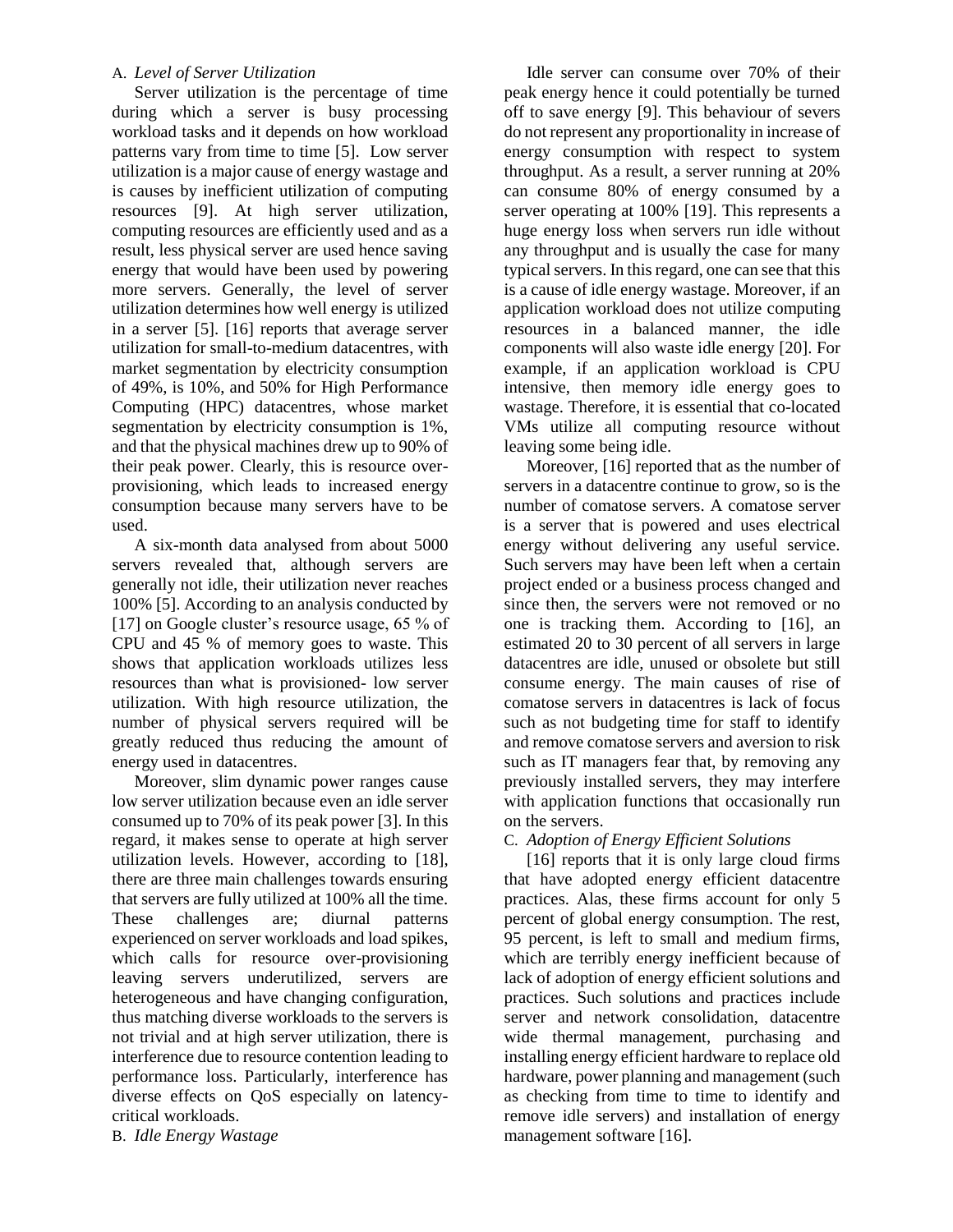Although rising energy costs is an incentive to adoption of energy efficient practices, pressure to keep up technological advancements have made many organizations to treat energy efficiency with low priority [16]. This has led to organizations not adopting even the simple and cost-effective power management software, which can monitor measure and manage both hardware level and software level energy usage. For example, energy management software offered by TSO Logic is relatively affordable and can measure datacentre power demands, active and comatose servers and energy cost, as well show how these change over time and assist in relocating application workloads and shutting down servers [21]. Nevertheless, some datacentre operators feel that by adopting automated energy usage monitoring, their employment is threatened and thus they discourage its adoption [16]. Moreover, power-saving features embedded in hardware, which can monitor hardware utilization and report to datacentre dashboards, are often disabled because of the perceived management complexity and risk associated with switching off servers. In this regard, even organization running full-scale cloud clusters do not deploy energy management solutions.

In addition, cloud providers have poor habits of procurement, which includes focusing on initial cost rather than TCO [16]. When a procurement procedure focusses only on initial purchase rather than long-term electricity costs, it may miss on energy efficient equipment in the market. For example, [22] reports that with the arrival of Intel's Sandy Bridge and Standard Performance Evaluation Corporation Power (SPECPower) benchmark, energy-proportional computing is achievable hence energy consumption by servers at idle state and low utilization can be reduced. Furthermore, [16] highlights that 80 percent of IT departments in most cloud service providers do not pay their power bills (finance department does) and so they do not see the need to make datacentre energy efficiency a priority. In addition, the IT depart do not see any incentive for implementing energy efficient practices because they are not evaluated based on the amount energy saved. In fact, IT staff have no access to power bills and most of them are more concerned with software costs. This division of accountability and split incentives are a barrier to adoption of energy efficient solutions.

#### D. *Server Utilization Metric*

Server utilization metric is the unit of measure of the percentage of time during which a server is

busy processing workload tasks [5]. Lack of a common standardized server utilization metric has been a cause for energy wastage for many decades [16]. Increasing server utilization offers the best option for improving datacentre IT energy productivity as compared to PUE and Power Supply Efficiency (PSE) [23]. In fact, below 50 percent server utilization, a continued increase in server utilization offers the highest energy usage productivity because of the idle energy [3] [5] [18] [19].

For many years, CPU utilization has been the measure of server utilization but it is not the best since different application workloads have different CPU intensities with some of them being memory, network or I/O intensive than CPU-intensive. Besides, CPU shows the amount of work with no way of determining if that work is useful or otherwise [16]. As a result, a number of new metrics have sprung up to take care of other datacentre parameters. For example, the [24] developed a metric based on datacentre design, executing software, datacentre hardware, CPU, memory and disk as parameters. [24] also developed another metric, which attempts to measure server utilization at application level, for example tracking the number of emails sent by a server.

Other metrics include Power to Performance Effectiveness (PPE), which measures server performance per kilowatt, and SPECpower\_ssj2008v1.12, which provides a means to measure power in conjunction with a performance metric. Unfortunately, there is a slow adoption of these metrics because they are complicated to implement and cannot deliver complete reports on their own without the need multiple implementations. Furthermore, different server designs have different levels of energy efficiency hence cannot work across all server designs. Therefore, average CPU utilization and average datacentre utilization (average server utilization when not in sleep mode over period), will remain in use until better metric better are developed.

#### E. *Energy Saving Hardware Capabilities*

A server is made up of many components such as CPU, memory, fans, power supply and disks whose power consumption efficiency manufacturers can improve by providing hardware optimization [25]. For instance, in High Performance Computing (HPC), servers frequently access storage disks thus consuming more energy. However, by spinning down the disk platters, less energy is consumed [25]. Generally, the objective is to reduce disk access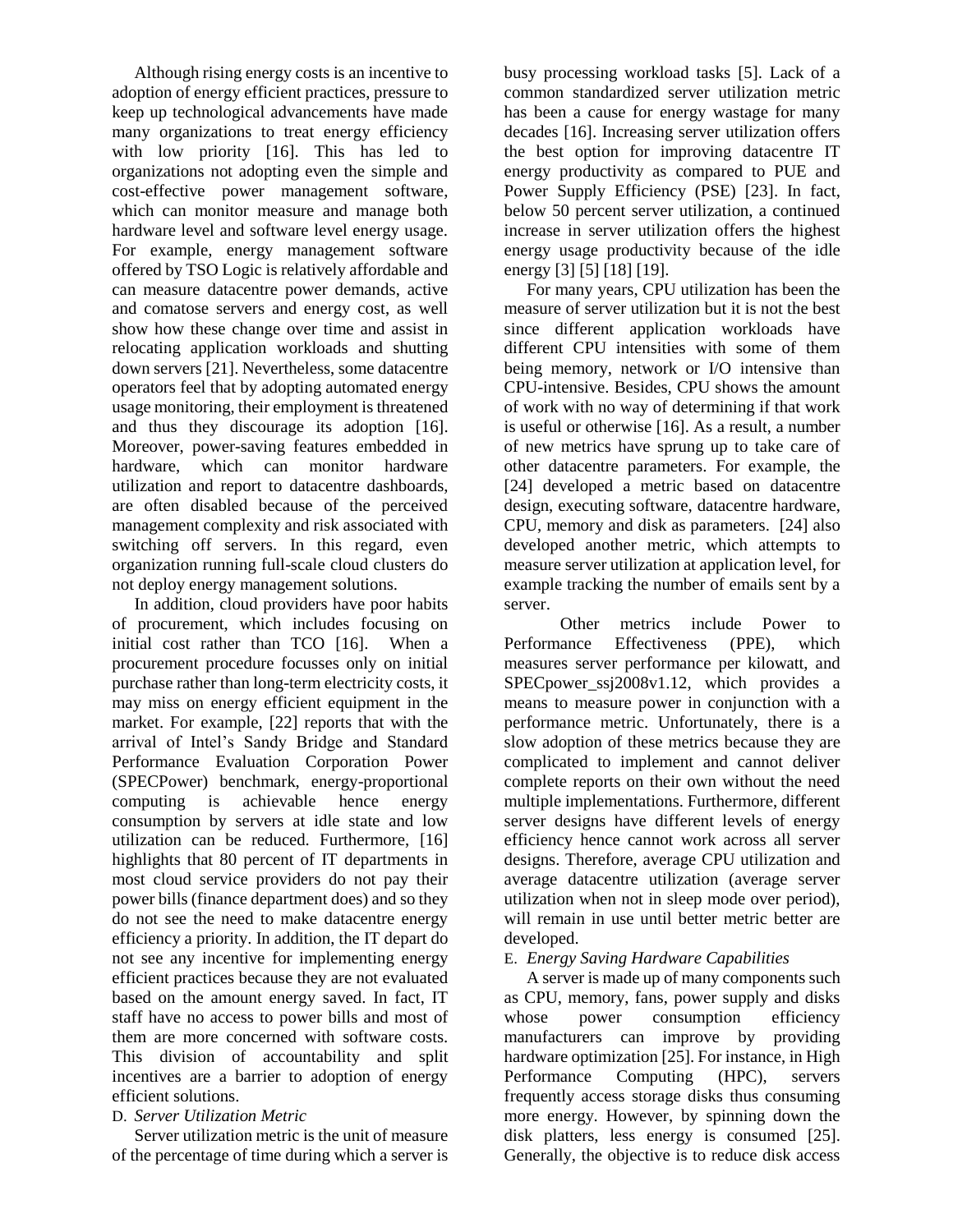so that the disks are spun down as long as possible. In this regard, Hard Disk Drives (HDDs) are being replaced by Solid State Drives (SSDs), which becoming increasingly affordable and consume less energy. There are a number of ways in which SSDs assists in reducing power usage. SDDs utilize flash memory and do not have any moving parts, which would consume energy. On the other hand, SDDs are ideal for high-density VM environments because they provide high-speed and consistent access, which results to less time spent in storage access operations. Besides, because SSDs are ideal for high-density VM environments, it can enable a PM to hold many VMs without loss of performance [26]. Furthermore, [26] reports that SSDs require 79% less power for cooling as compared to traditional HDDs. All these benefits result to energy saving in datacentres.

In addition, manufacturers can allow individual server components to go to sleep mode independently when they are not in use [25]. For example, during computing phases, Network Interface Card (NIC) can be put to sleep state since they may not be required. Moreover, manufacturers can increase frequencies, speeds and voltages available to component making it able to adjust to current load in what is termed as proportional computing [25].

Moreover, Intel announced that the design of their new processors could be in favour of energy efficiency over speed, which technically calls to an end Moore's Law [27]. Prior to this, Intel had produced the core M series processors, which were 50 percent faster compute speed, 40 percent faster graphics performance and 20 percent longer battery life [28]. However, this family of processors have not been used in commercial servers. On the other hand, AMD developed Accelerated Processing Unit (APU), which is formally a CPU and Graphics Processing Unit (GPU) on a single chip. The aim of this design was to reduce energy consumption and it helped reduce energy consumption of between 10 and 20 percent [29].

Although the deployment of energy-efficient hardware is a crucial step, getting rid of underutilized servers is a far more effective approach, which is possible through effective consolidation [30]. Effective consolidation can be achieved through monitoring resource utilization by application workloads as well as QoS.

#### F. *Datacentre Thermal Management*

Thermal management is made possible by cooling by use of cooling units and fans, whose actions are controlled by the ambient

temperatures in a datacentre [31]. Any increase in temperature would cause an increase in cooling energy. Therefore, the amount of heat produced by a server is an important consideration in managing energy usage in datacentres. As illustrated in **[Figure 6](#page-2-2)**, 33 percent of datacentre energy is used up by the cooling unit, which is more than half of that used by IT load (59 percent).

[31] proposed a thermal-aware algorithm whose aim was to maintain uniform server tempearture by maintaining a uniform load across servers of a cluster. According to the algorithm, server tempearture should not exceed the server's treshold temperature and if it does, VM(s) is migrated to another server. In addition, the algorithm detects server underload to ensure maximum server utilization. In summary, the authors' idea is to reduce server hot spots (server with peak temperature) in a datacenter by sharing heat production, which occasionally forces the cooling units to cool the entire system, including the 'colder' servers.

In a review, [32] describes a thermal-aware resource allocation technique in which energy consumed by the cooling unit is reduced by ensuring that individual tasks are completed by their deadlines. The objective is to determine a performnce state within a server, which results to less energy consuption by the cooling while completing a workloads task by its indidual deadline. The authors reported a 9 percent reduction in power consumption on simulated experiments.

In addition, to reduce energy consumed by the cooling unit, some cloud computing providers have located clusters in cold geographical locations and udersea to benefit from free cooling such as Microsoft [33] and Google [34]. According to [33], putting a datacenter under the sea not only derives a benefit of free cooling, but also from logistics advantage because many people live close to the sea and that clean energy can be generated from sea waves to be used in the datacenter. Google has also successifully deployed datacenters close to sea such Google Hamina plant and others in Finland to benefit from cool climate [34].

#### G. *Computing Proportinality*

[35] cited in [3] defines proportional computing as energy efficiency technique where the energy consumption by servers is proportional to the workload. In this regard, idle servers should consume no energy. Unfortunately, energy consumption of computing units is not energy-proportional: when server load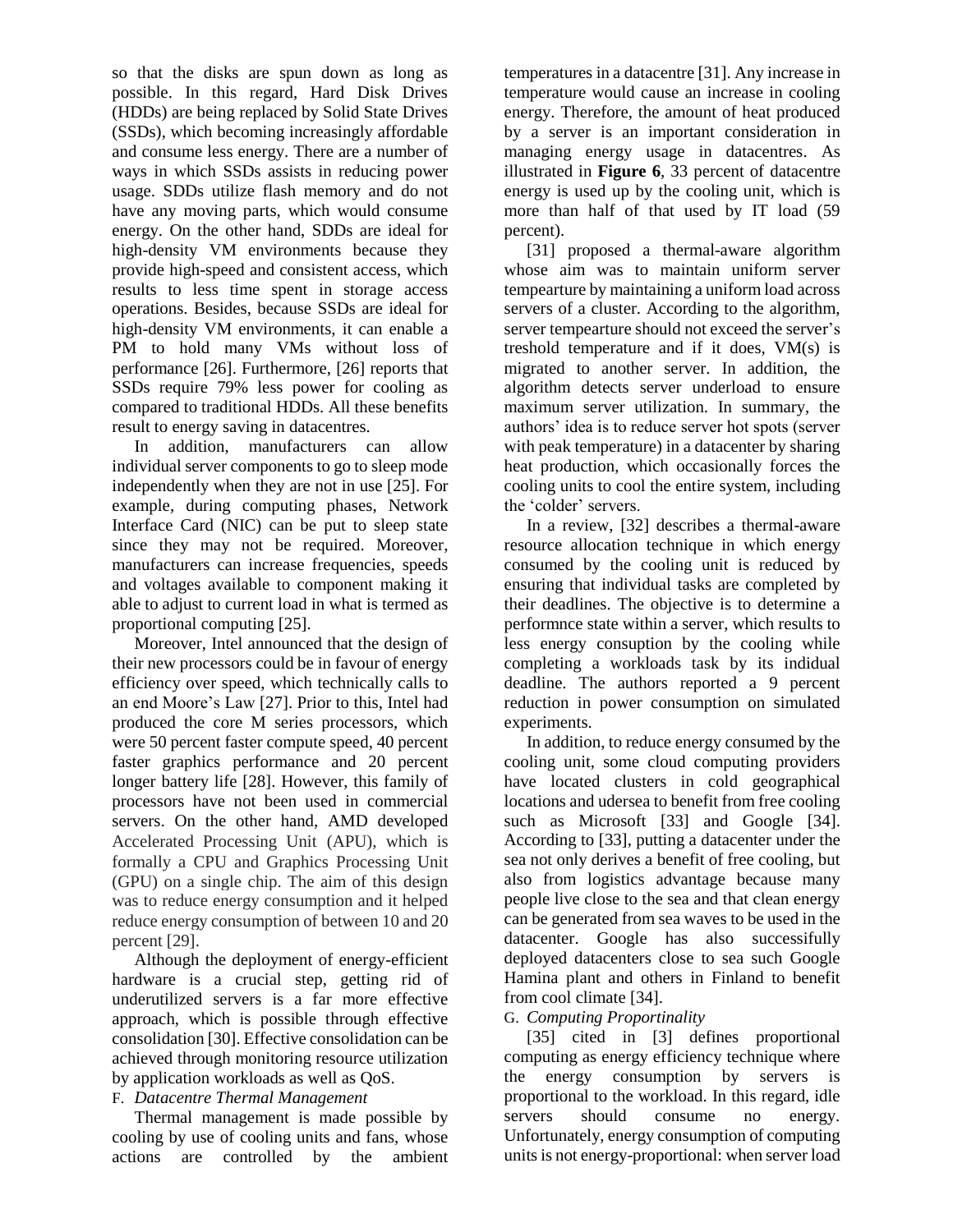is low, energy consumption is still high. Proportional computing is achieved by DVFS. DVFS is an energy saving technique in computer architecture that is used to save energy when server load is low [3]. In this technique, the frequency and voltage of the CPU is scaled dynamically to relate with the amount of server load. According to this approach, if the server load is at X percent of peak load, then the energy consumption should be at X percent of peak energy. Dynamic Voltage and Frequency scaling of CPU is applied for improving the energy consumption of the datacentre. The frequency of CPU is decided according to the workload by the resource controller, which is installed on each server [5].

DVFS has been used to build products available in the market such AMD Turbo Core, Intel Turbo Boost, and Intel Enhanced Speed Stepping Technology to reduce energy consumption according to workload [3]. [36] used the concept of DVFS in live VM migration. Their propossal involves monitoring CPU utilization, DVFS adjustment, and real-time migration. They report a reduction of execution time and energy consumption. Unfortunately, they note that this method has a limitation when the number of VMs in a PM approach the maximum. Moreover, DVFS is hardware-based technique and works well only on CPU bound tasks because dynamic power ranges for other components (memory, disk and network) are much narrower (< 50% for DRAM, 25% for disk drives, and 15% for network switches) [5].

[37] presents DVFS-enabled Energy-efficient Workflow Task Scheduling algorithm (DEWTS) tool, which uses DVFS and their experiments reports a 46.5% energy savings. Conversely, as DVFS is too dependent on the hardware, the resulting energy savings are low compared to other methods [9]. Although DVFS is a good solution, its savings are small because an idle server will still consume over 70% of peak energy [3].

Because of the observed failures of DVFS, powering down or switching off servers when they are not in use is a viable option and has been supported by a number of researchers [5] [9] [14]. H. *Server Power Switching*

Switching off unused or idle servers can result to significant power savings because they consume over 70% of peak energy [5] [38]. The servers would then be turned on when needed. However, deciding which server to switch off, when to do it and for how long is a complex process, which calls for careful planning. For this

reason, server shutdown techniques have been developed to keep the number powered servers in line with actual workloads. Unfortunately, datacentre administrators have not embraced these techniques [16] [39]. This is because, until recently, servers were not designed to be switched off and that switching off and switching on later consumes energy and takes time [39]. Therefore, datacentre administrators have not embraced this technique for fear of interrupting with services, potential hardware failure and inability to quantify energy gains versus loss of service quality due to long booting time.

According to [39], shutdown techniques require that datacentre hardware have the ability to remotely switch off and on servers and that energy-aware algorithms should utilize this ability in a timely manner. The implementation of Advanced Configuration and Power Interface (ACPI) has five sleep states on the Linux kernelsuspend to idle, standby, suspend-to-RAM, suspend to disk and system shutdown state [39]. However, for datacentres, suspend to idle and system shutdown state are available for use. Suspend to idle allows all user spaces to be frozen and all I/O devices to be put into low energy states. System shutdown shuts down the system completely such that the system has no memory state and is not performing any task. With this option, the server consumes no energy and requires a complete boot to bring it on.

[39] describes a shutdown strategy by considering the time a server is idle and using this time to decide whether a server should be switched off. The authors defines a time *Ts*, which is a time threshold such that, if a server is idle for less than  $T<sub>s</sub>$  then it should remain idle to save energy. Additionally, *Ts* should be greater than the total time the server takes to switch off and on. There are two ideal shutdown policies: *knowing the future* and *aggressive shutdown* [39]*.*  Knowing the future posits that the future dates and lengths of idle period are known for each server. On the other hand, aggressive shutdown posits that a server is shut down immediately it is idle without any prediction attempt. Although both of these policies have been found to save energy, the latter consumes more energy because idle server periods may be less than *Ts*.

Although shutdown techniques save energy, they cannot be used in isolation. For instance, if servers run at peak load consistently, which is rare though, energy savings from this technique will not be felt. Thus, other techniques such energy- workload consolidation need to be used. I. *Workload Consolidation*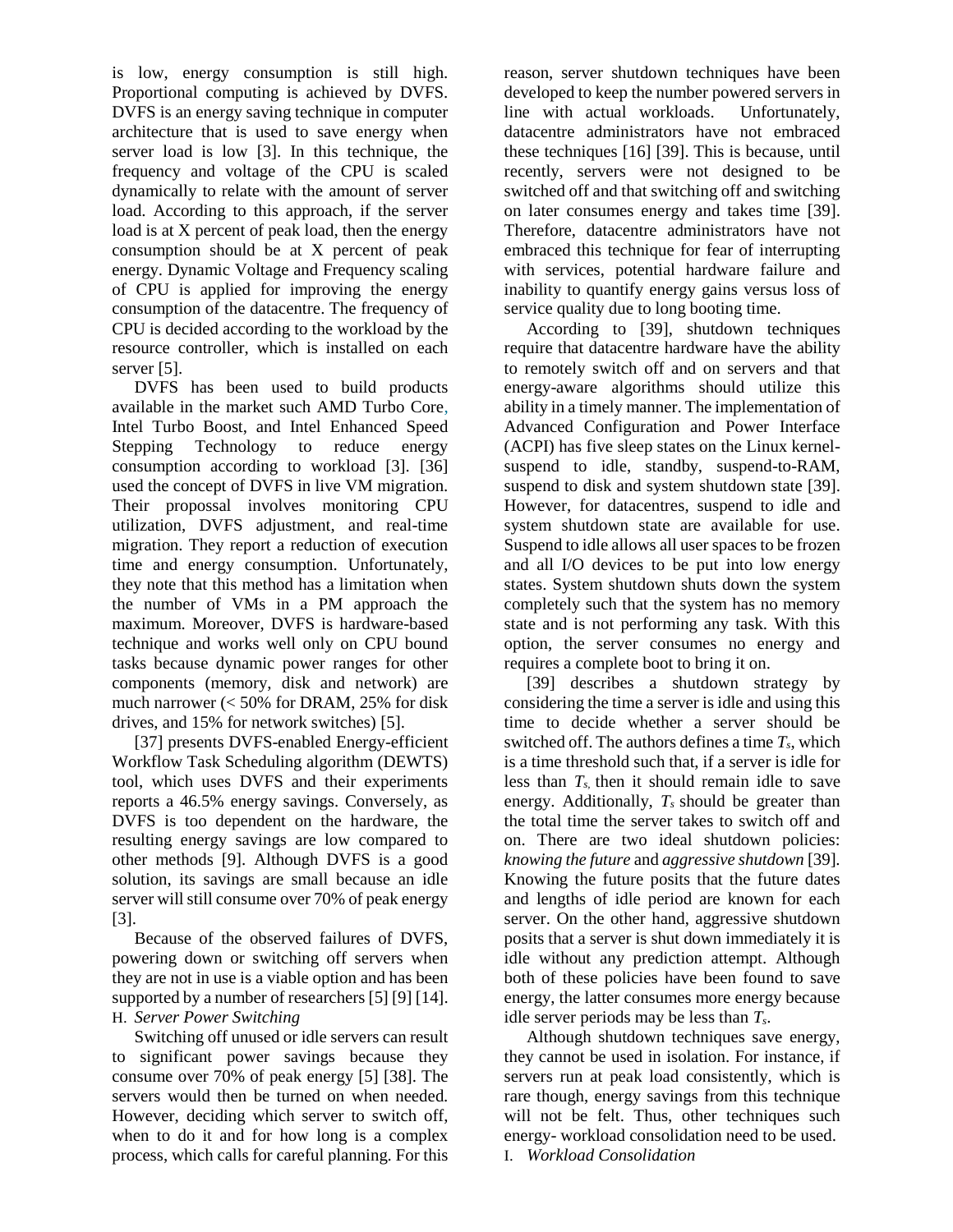Workload consolidation has been studied extensively by many researchers [40] [41] [42] [43]. Dynamic consolidation reduces the number powered servers by consolidating workloads to fewer servers thus effectively improving server utilization. Additionally, when a server is idle, it is shutdown [18] [19] [3] [5]. This section describes the different approaches and techniques, which support consolidation such as VM migration and placement, VM sizing and workload characterization and how they affect energy usage in cloud computing environments.

#### *1) VM Migration and Placement*

VM placement is defined as placing a new VM in a selected PM whereas VM migration is a dynamic consolidation technique, which involves moving a VM from one PM to another [9]. To ensure energy efficiency, the problem of VM consolidation can be divided into three subproblems; - when to migrate, which VM to migrate and where to migrate [40] [44]. According to these sub-problems, it is important to know the right time to migrate, the right VM to migrate and the right destination PM in order to be energy efficient. One of the triggers of 'when to migrate' sub-problem is the QoS [40]. In this case, overloaded or under-loaded servers are detected for purposes of VM migration. If a migration is triggered, the next step is to determine which VM to migrate. In the case of under-loaded host (PM), all VMs are moved to another PM and such a host put to idle mode or shutdown. In the case of host overload, one or more VMs need to be migrated until the host's load balances. [40] has studid three VM selection policies namely Maximum correlation, Minimum Migration Time and Random selection. [44] has summerized some the heuristics for VM consolidation using migration as shown in **[Table](#page-7-0)  [1](#page-7-0)**.

<span id="page-7-0"></span>*Table 1: Heuristics for VM consolidation using migration [44]*

| <b>Goals</b>            | <b>Server Consolidation</b>                  | <b>Load Balancing</b>          | <b>Hotspot Mitigation</b>                 |
|-------------------------|----------------------------------------------|--------------------------------|-------------------------------------------|
| When to Migrate?        | Cold spots on PMs                            | <b>Load Imbalance on PMs</b>   | <b>Hotspots on PMs</b>                    |
| Which VM to<br>Migrate? | <b>VMs from Lightly</b><br><b>Loaded PMs</b> | <b>VMs from overloaded PMs</b> | <b>Bunch of VMs from</b><br>hotspot-PM    |
| Where to<br>Migrate?    | Higher loaded PMs                            | <b>Lightly loaded PMs</b>      | PM which has enough<br>resources to house |

After VM selection, determinants for 'where to migrate' sub-problem include colocated VM interference, correlation between workloads of co-located VMs and statistical muptiplexing.

Co-located VM interfearance is as a result of resource contention where demand to a particular resource by co-located VM exceeds its supply. If VM interfearance is ignored during VM migration, performance degradation and potential energy wastage is the result [45]. Also known as joint VM provisioning, statistical muptiplexing enables a VM to borrow resources from co-located VMs while it experiences peak workloads [46]. Correlation between workloads of co-located VMs is used so as to consolidate VMs with least correlation (in terms of resource demands) such that resources underutilized by one VM can be utilized by a co-located VM at peak time [47]. According to this technique, all co-located VMs cannot peak at the same time [23].

[48] presents a power-aware algorithm (PA) for determining the most suitable PM to shut down for energy savings. They combine it with remaining utilization-aware (RUA), a VM placement algorithm. Their experiments show that there is a trade-off between energy consumption due to server utilization and SLA violations. To shut down underutilized servers, under-loaded servers are detected and then all VMs migrated to other suitable servers using live migration. The aim is to ensure that all server resources remain very high by maintaining a higher server utilization level. Unfortunately, [43] asserts that power consumption and throughput increase linearly up to a certain point of resource utilization. Aggressive utilization would cause a slight service degradation but a drop in power consumption. Additionally, the degradation caused by aggressive resource utilization causes increase in execution time, which in turn encroaches into energy saving made from reduced idle energy [20]. In this regard, the challenge is to obtain an optimal performance and energy point. Thus, utilizing resources at 100 % may not necessarily be energy efficient.

VM placement has undoubtedly been studied and considerable advances made - both energy-aware and thermal-aware [14] [40]. [49] proposes a proactive thermo-aware VM placement algorithm, which takes into current and maximum temperature (threshold temperature) before making a VM placement decision. The incoming VM is thus placed in a PM, which has the highest difference between current temperature and the threshold temperature. This is to avoid chances of hardware and software failure and most importantly to reduce energy used for cooling due to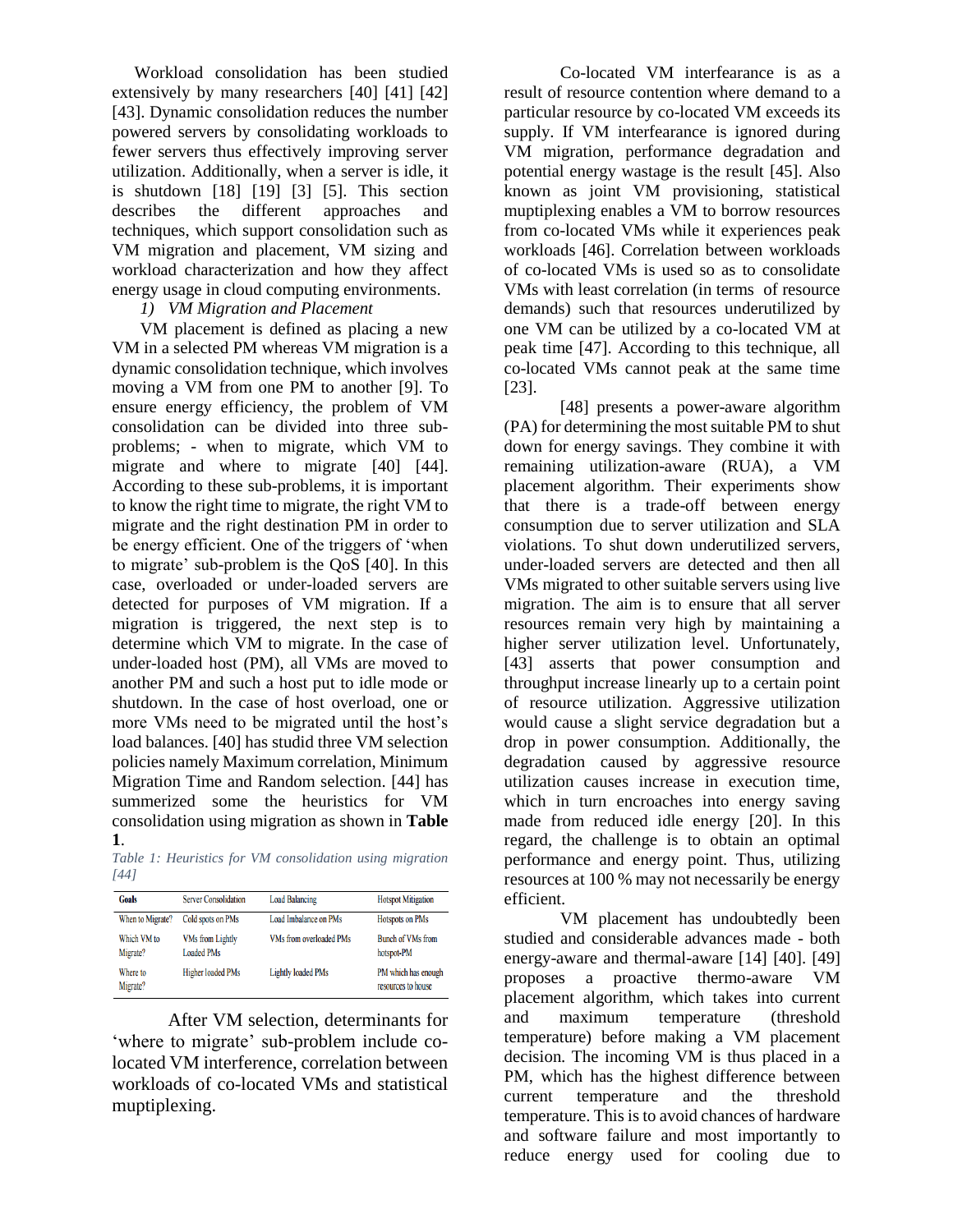temperature rise caused by VM activation. The same concept can be used to perform thermoaware VM migration. However, it is hard to predict temperature rise due to VM activation as well as the temperature rise owing to the number of VM already present in the PM.

A VM placement algorithm has two main goals – ensuring QoS and energy saving [50] [51]. Poor VM placement may lead to triggering new VM migrations, energy wastage and SLA violations. VM placement is purely an *optimization problem*. To solve the optimization problem, many researchers have proposed a number of solutions which include constraint programming [38] [52], bin packing (BP) [38] [9] [17], stochastic integer programming [53], genetic algorithms [50].

Additionally, many factors such as current server load (discussed earlier), temperature (discussed earlier) and cluster location are taken into account before VM placement in decided. For instance, according to [17], cloud datacenters are made of clusters located in different locations to exploit reduced electricity costs and thus clusters at regions of lower electricity costs may be selected to host incoming VM. Once a cluster is selected, the next stept is to determine the PM in cluster that will host an incomming VM. In this case, the authors see VM consolidation problen as a BP optimization problem in which PMs are viewed as bins with different capabilities and VMs as objects with different sizes (resource demands) and the objective is to pack these objects in as few bins as possible. BP problem is known to be NPhard [17]. Thus, heuristics such as First Fit, Next Fit and Best Fit can be used to map VM to PM. [5] proposed an algorithm to PM overload for known stationary workloads. For non-stationary workloads, the author used Markov chain model. Results showed that the method achieved energy savings and as well as QoS. [6] have examined the problem of VM selection for migration. They compared Minimization of Migrations (MM) and Highest Potential Growth (HPG) VM selection policies with the Random choice (RC). MM's objective is to minimize migration overhead (energy consumed and performance loss) whereas HPG aims at reducing CPU usage to minimize SLA violation. Their results showed that MM outperforms HP and RS.

[54] proposed a VM selection techniques based on complementary workload patterns. In this proposal, workloads that do not peak at the same time can be co-located, which resulted to reducing resource contention. This was the basis

of selecting a VM for migration. Further, [54] proposed an efficient technique for VM resource provisioning based on the fact that peaks and valleys in one workload pattern do not necessarily coincide with the others. This approach exploited statistical multiplexing where unutilized resources of one VMs can be borrowed by a co-located VMs. Although this method is good, it not be suitable in multi-tenant cloud environments and further, it may not be suitable if all the VM peak simultaneously.

[55] proposed a dynamic consolidation algorithm based on constraint problem solving. The authors formulated a VM allocation problem, then applied Choco constraint solver to solve the optimization problem to satisfy constraints, which were minimizing cost of migration and minimizing the number of active nodes and available computing resources (CPU and memory). Their approach mapped tasks to nodes that are better than those found by heuristics using local optimization. Keeping the number of active nodes low saves energy and taking migration overhead into an account maintains throughput.

[56] proposed a VM resizing stategy via CPU resource. According to the authors, computing resources are added to or removed from the VM depending on the current demands. The same approach could be used to meter other VM parameters. However, it is unclear how resource contention was dealth with, incase many VMs demanded a similar resource simultaneosly.

[57] proposed a dynamic consolidation technique whose objective is to reduce idle power wastage and improve performance. The authors observed that there was an energy cost and performance overhead during server start up. In this regard, however, if a server has no task to process, it is not switched off. Instead, it is put into idle state for while (time *T*) before it swirched off during which an assessment is done to find out how long it will take for the machine to be useful again. This is to ensure that energy consumed by shutting and booting the machine does not exceed the energy consumed by idle server.

#### 2) *VM Sizing*

VM size is the measure of computing resources –CPU, Memory and I/O – assigned to a VM [3]. For instance, IaaS cloud VM can be sized to have 1 VCPU, 1 GB memory, 2000 GB network bandwidth and 25 GB of SSD. Most IaaS cloud providers require its users to determine the resource demands of their VMs. For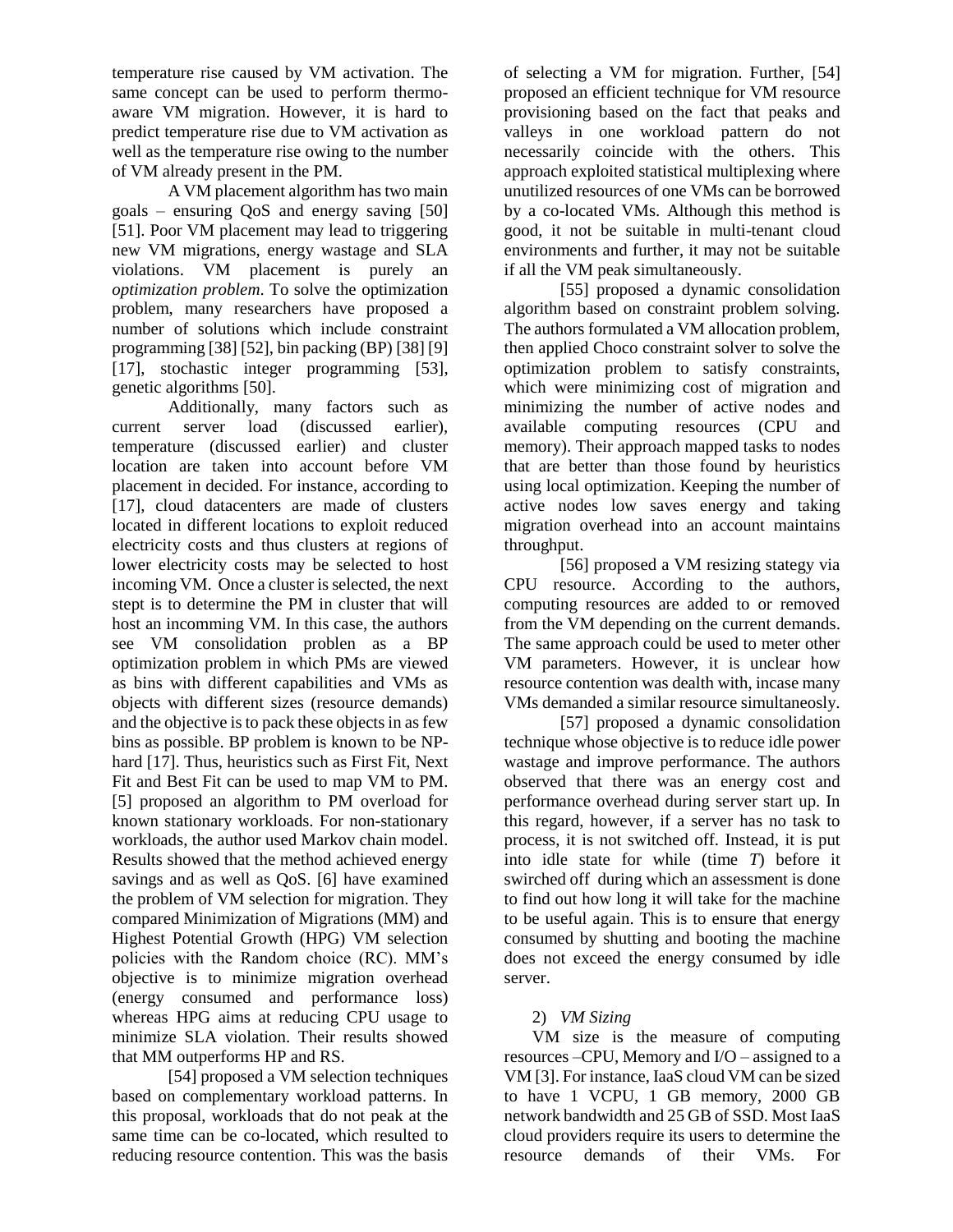unexperienced users, this is be easy. However, for unexperienced users, much resources, than required, are assigned to VMs leading to server underutilization [58], which is a major cause of energy wastage in the cloud. According to an analysis conducted by [17] on Google cluster trace on resource usage, 65 percent of CPU and 45 percent of memory is unused. Thus, new techniques need to be developed to deal with VM sizing amid unpredictable worload changes in VMs.

VM sizing techniques can be categorised as static or dynamic [3]. Static techniques involves fixing VM sizes and consolidating them in fewer PMs possible or characterizing workloads, then sizing VMs according to application worload. Unfortunately, static techniques are not the best because application workloads resource demands change frequently. This situation can be handled by using dynamic VM sizing. In dynamic VM sizing, VM configurations are adjusted at runtime to meet VM applications resource demands. The ultimate objective of dynamic VM sizing is to reduce resource underprovisioning and overprovisioning.

Underprovisioning, which leads to resource underutilization, can be avoided by using a techniques known as resource overcommitment [17]. This technique involves allocating resources to the VMs than a host PM can afford. For instance, allocating 4 VMs 2GB each of RAM on a PM with 6GB of RAM. Overcommitment assumes that no VM will utilize all the resources that is allocated to it, thus more VMs can be placed in one PM, hence reducing energy consumed as fewer PMs. One downside of resource overcommitment is when the total resource request by VMs exceed what the PM can provide – overload. In overload situations, VM migration is triggered to avoid service degradation thus reducing chances of SLA violation. According to [17] it is difficult to determine the level of resource overcommitment. To address this, the same author proposes an approach called prediction. In this case, one needs to predict future aggregate resource demands for the VMs, which assists in estimating a resoanable overcommitment level.

*3) VM Workload Characterization and Mixing*

[59] defines workload as "*a specific amount of work computed or processed within the datacentre with defined resource consumption patterns*". A typical system workload may include tasks to be performed and the users submitting requests. Understanding system

workload is the basis of understanding resource demands. When applications runs in the servers, the system is able to record application resource demand in form of logs, which may be analysed for use in resource planning. Because of security concerns, real back-end application logs are not publicly available. However, in 2009 and 2012, Google released its first and second version of production back-end trace logs respectively. The second version is more detailed as it contains machine details and resource demands [60].

Workload attributes are used for modelling and are based on resource usage of jobs and tasks or their intensity [61]. When selecting a technique for workload modelling, a number of workload attributes have to be considered. Typically, a workload arriving as user request may possess the time when such request was made as well as the amount of resources computing resources (CPU, I/O and memory).

Workloads are characterized to learn their behaviour. Characterization is based on the workload attributes. Advanced numerical and statistical techniques are required to capture workload heterogeneity or homogeneity to result to realistic models. A good example is clustering and fitting. Clustering is used to identify workloads that exhibit similar behaviour. A commonly used clustering algorithm is K-means [62]. A time series approach can also be used to determine resource usage patterns. Besides, clustering technique can identify groups of VMs with workload patterns whereas Hidden Markov predicts the changes of these patterns [61] [63]. The concept of predicting the changes of these patterns is applied in dynamic VM sizing. Extensive research on workload modelling has been done on publicly available Google cluster trace logs.

Although a cloud enter is not expected to run at its maximum – peak load - , the concept of shutting down underutilized machine does not have any energy at peak load. Thus, workload profile can be used to make a decision on the technique to use in saving energy in the cloud. For example, the CPU frequency and voltage can be adjusted depending on the workload – DVFS as discussed earlier. Further, the workload profile of co-located VMs can determine energy efficiency in a PM because of workload interference due to resource contention. Workload characterization also assists in designing multiplexing, interference-aware and correlation-aware algorithms and dynamic VM sizing for saving energy in cloud environments as discussed earlier.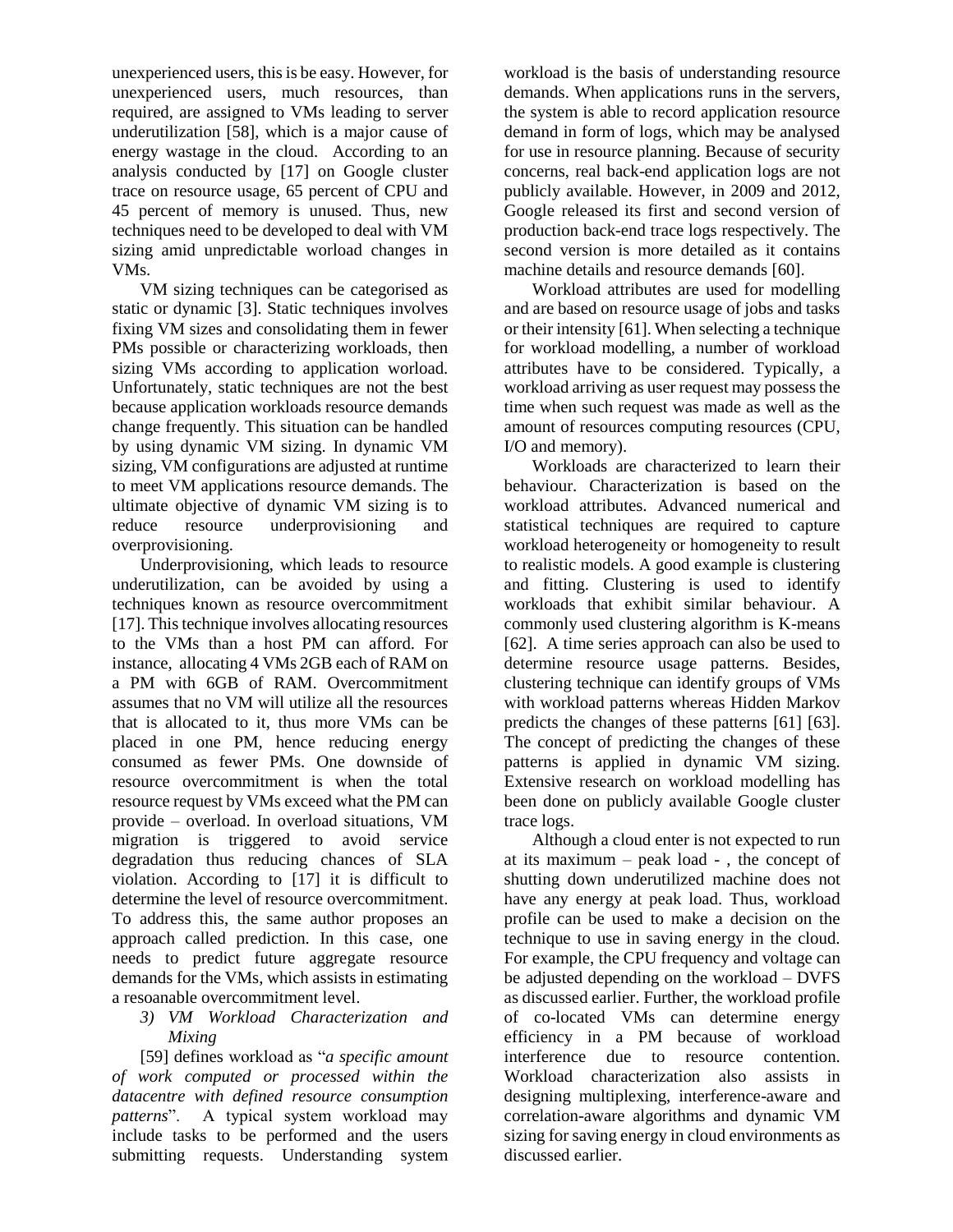[64] investigated the effect of different workloads on server power consumption in a private cloud. The authors found that placing many CPU-intensive VMs workloads in the same PM will have a detrimental effect in terms of perfomance and power consumption. According to the authors, it is wise to pair VMs, which do not consume a large amount of a similar resource. For instance, pairing a CPU intensive VM with a disk intensive VM in the same PM..

[60]have characterised workloads on a Google cluster. The frequency and pattern of job and task-level workload behavior, and how the overall cluster resources are utilized is studied. The success rate of jobs and tasks are studied i.e. successiful tasks and jobs and those that eventually fail or get killed. The authors have concluded that if the resource scheduler is offered hints about the nature and periodicity of the submitted jobs, it may specialize the resource management decisions in order to save energy and reduce performance variations of important jobs.

Using Windows Live Messenger and Windows Azure workload traces, [65] described an energy-aware server provisioning strategy that predicts near future resource demands via load patterns analysis, auto-correlations and cluster utilization. Their objective was to minimize unmet resource demands while reducing energy usage and cost of hosting clusters. Their strategy was tested on a three data center workloads and results showed that energy savings are close to optimal.

[43] investigated the effect of workload profile on power consumption. The authors used TPC-W workload generator tool and varied client behavior using *browsing* and *ordering* profiles. They observed that power consumption is greater under ordering than under browsing while both have the same throughput. Thus, it is wise to determine an optimal workload mix (ordering and browsing), which delivers energy savings.

[62] have proposed a model for energy saving in IaaS cloud via migration. They use K-means to cluster workloads, which is the basis of detecting PM overload and underload that triggers VM migration. Using this chracterization, their model is able to determine resource demands in real time so that VM scheduling is done effiently hence reducing energy consuption. In their experments, they use Google cluster trace logs.

[66] describes an architecture that charaterizes dynamic energy consumption (energy consumed by Cloud tasks) of tasks (communication, storage and computation) by analysing the characteristics of the tasks and the impact of system configurations. The architecture investigates the energy consumption patterns of tasks under different systems configurations. Once an appropriate energy-saving configuration is detected, communication is sent to an appropriate cloud environment monitoring framework for comparison with other configurations. The confirations that achives least energy is activated and adopted.

[67] proposed a new architecture, which allocates groups of tasks to customized VMs based on task characteristics in container-based clouds. This mapping is based on actual task resource usage patterns obtained from an analysis of real usage trace logs instead of the resources requested by cloud users. The authors used second version of Google cluster trace logs and X-means for clustering algorithm (a variant of K-Means clustering algorithm). [58] and [68] proposed a workload mix aware resource provisioning technique, which can predict nonstationary workloads. The technique predicts future server capacity and this was important in avoiding resource over-provisioning and underprovisioning. Although the primary objective of the authors was not energy efficiency, efficient recource consolidation can achieve energy saving, for example where avoiding overprovisioning can reduce the number of active PMs.

[17] observed that one of the reasons of energy wastage in a datacenter is having idle servers, which are consuming electrical energy but not delivering any useful service. Therefore, it makes sense to switch off idle servers. However, switching off a server just because it is idle will not necessarily save energy because the amount of energy consumed by switching off and on, may exceed energy consumed by letting the server remain in active state. This is partly because the cloud manager is unware of the length of time the server will remain idle before it needed again to provide service. Therefore, it makes sense that if the server is not needed for a long time, switching it off will save energy. In this regard, the authors proposed a workload predictor to assist in estimating future workloads, which will in turn determine how long the server is expected to remain idle. However, predicting workloads is not trivial because of the frequency of client requests and different combinations of resource requests. For this reasons, the authors categorised requests based on their charactericts (frequence and resource demands) via clustering and each category has a unique predictor. The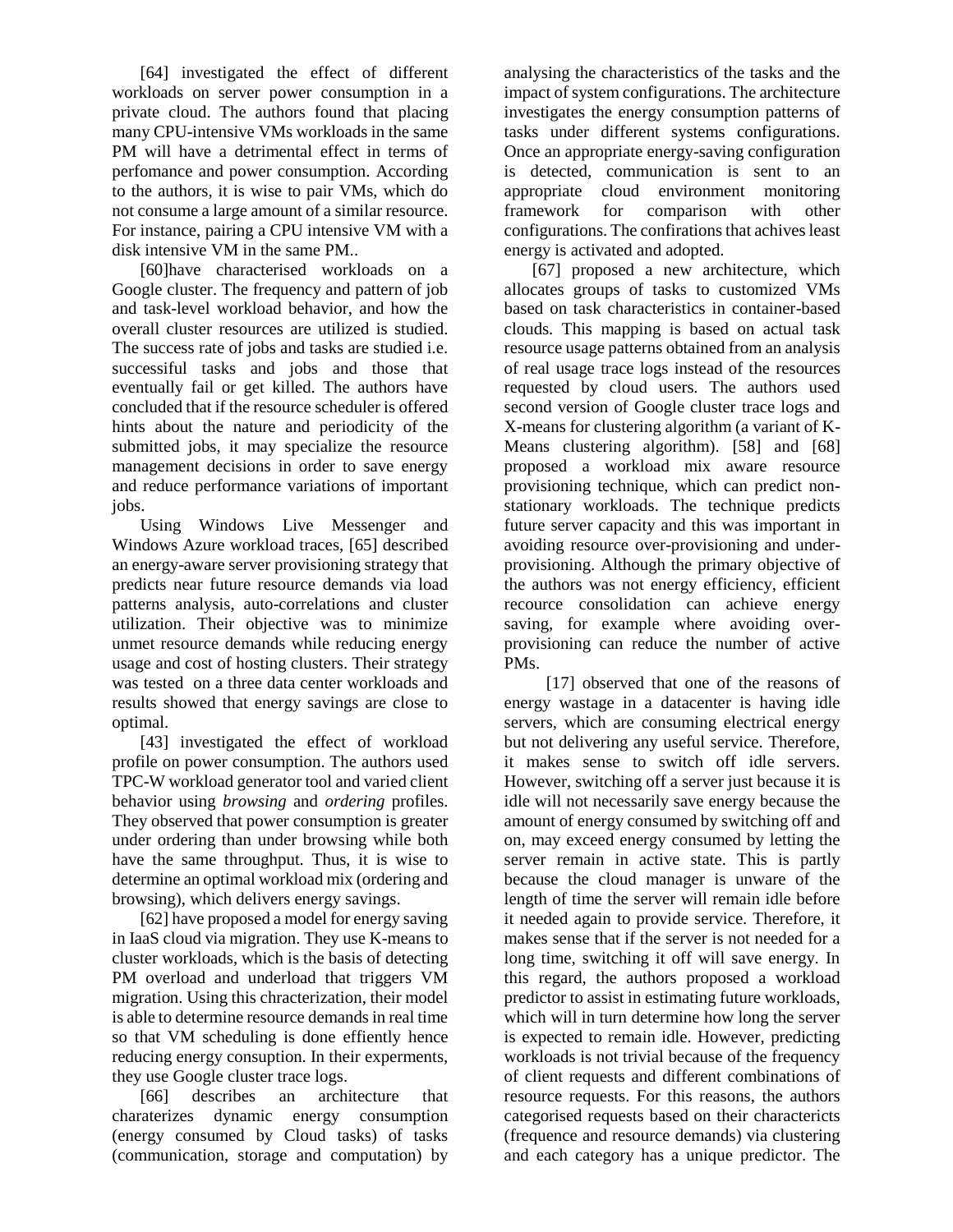resulting clusters are a basis for resource estimation.

#### IV.**CONCLUSION**

This paper provides an highlight on the sources of energy consumption and the factors that influence energy consumption in cloud computing environments. As future work, a conceptual model will be developed, which will aid in developing energy efficient solution for the cloud environments based on the factors identified.

#### **REFERENCES**

- [1] A. Rallo, "Industry Outlook: Data Center Energy Efficiency," 2014. [Online]. Available: http://www.datacenterjournal.com/industr y-outlook-data-center-energy-efficiency/. [Accessed 4 August 2015].
- [2] G. Albert, H. James, A. M. David and P. Parveen, "The cost of a cloud: research problems in data center networks," *The ACM Digital Library is published by the Association for Computing Machinery,* vol. 39, no. 1, 2009.
- [3] F. P. Sareh, "Energy-Efficient Management of Resources in Enterprise and Containerbased Clouds," The University of Melbourne , 2016.
- [4] G. K. V. Rao and K. Premchand, "Scheduling Virtual Machines across Data Centres in accordance to availability of Renewable Sources of Energy," *International Journal Of Engineering And Computer Science,* vol. 5, no. 10, 2016.
- [5] B. Anton, "Energy-Efficient Management of Virtual Machines Data Centers for Cloud Computing," THE UNIVERSITY OF MELBOURNE, 2013.
- [6] B. Anton and B. Rajkumar, "Energy Efficient Resource Management in Virtualized Cloud Data Centers," in *10th IEEE/ACM International Conference on Cluster, Cloud and Grid Computing*, 2010.
- [7] NIST, "The NIST Definition of Cloud Computing," U.S. Department of Commerce, 2011.
- [8] R. M. Sharma, "The Impact of Virtulization in Cloud Computing," *International Journal of Recent Development in Engineering and Technology,* vol. 3, no. 1, 2014.
- [9] G. Chaima, "Energy efficient resource allocation in cloud computing Enviroment.," Institut National des T´el´ecommunications, Paris, 2014.
- [10] R. Neha and J. Rishabh, "CLOUD COMPUTING: ARCHITECTURE AND CONCEPT OF VIRTUALIZATION," *International Journal of Science, Technology & Management,* vol. 4, no. 1, 2015.
- [11] B. Esha, Y. J. S. and I. Biju, "Energy Efficient Virtual Machine Placement using Enhanced Firefly Algorithm," *Multiagent and Grid Systems - An International journal,* pp. 167-198, 2016.
- [12] E. Gorelik, "Cloud Computing Models," MIT, 2013.
- [13] Intel, "The problem of power consumption in servers.," Intel , 2009.
- [14] Z. Jiaqi, M. Yousri, T. Jie, J. Foued, L. Qinghuai and S. Achim, "Using a vision cognitive algorithm to schedule virtual machines," *International Journal of Applied Mathematics and Computer Science,* vol. 24, no. 3, 2014.
- [15] G. Akhil and C. Navdeep, "A Proposed Approach for Efficient Energy Utilization in Cloud Data Center," *International Journal of Computer Applications (0975 – 8887),* vol. 115, no. 11, 2015.
- [16] Natural Resources Defense Council (NRDC), "Data Center Efficiency Assessment," NRDC, 2014.
- [17] M. Dabbagh, B. Hamdaoui, M. Guizani and A. Rayes, "Toward energy-efficient cloud computing: Prediction, consolidation, and overcommitment," *IEEE Network,* vol. 29, no. 2, 2015.
- [18] C. Delimitrou, "Improving Resource Efficiency In Cloud Computing.," Stanford University, 2015.
- [19] T. Mastelic, A. Oleksiak, H. Claussen, I. Brandic, J.-M. Pierson and A. V. Vasilakos, "Cloud computing: survey on energy efficiency," *ACM Computing Surveys,* vol. 47, no. 2, 2015.
- [20] A. Mirabel and R. Siddiqui, "Energy Aware Consolidation in Cloud Computing," 2015 .
- [21] TSO Logic, "TSO Logic," 2017. [Online]. Available: http://tsologic.com/. [Accessed 4 January 2017].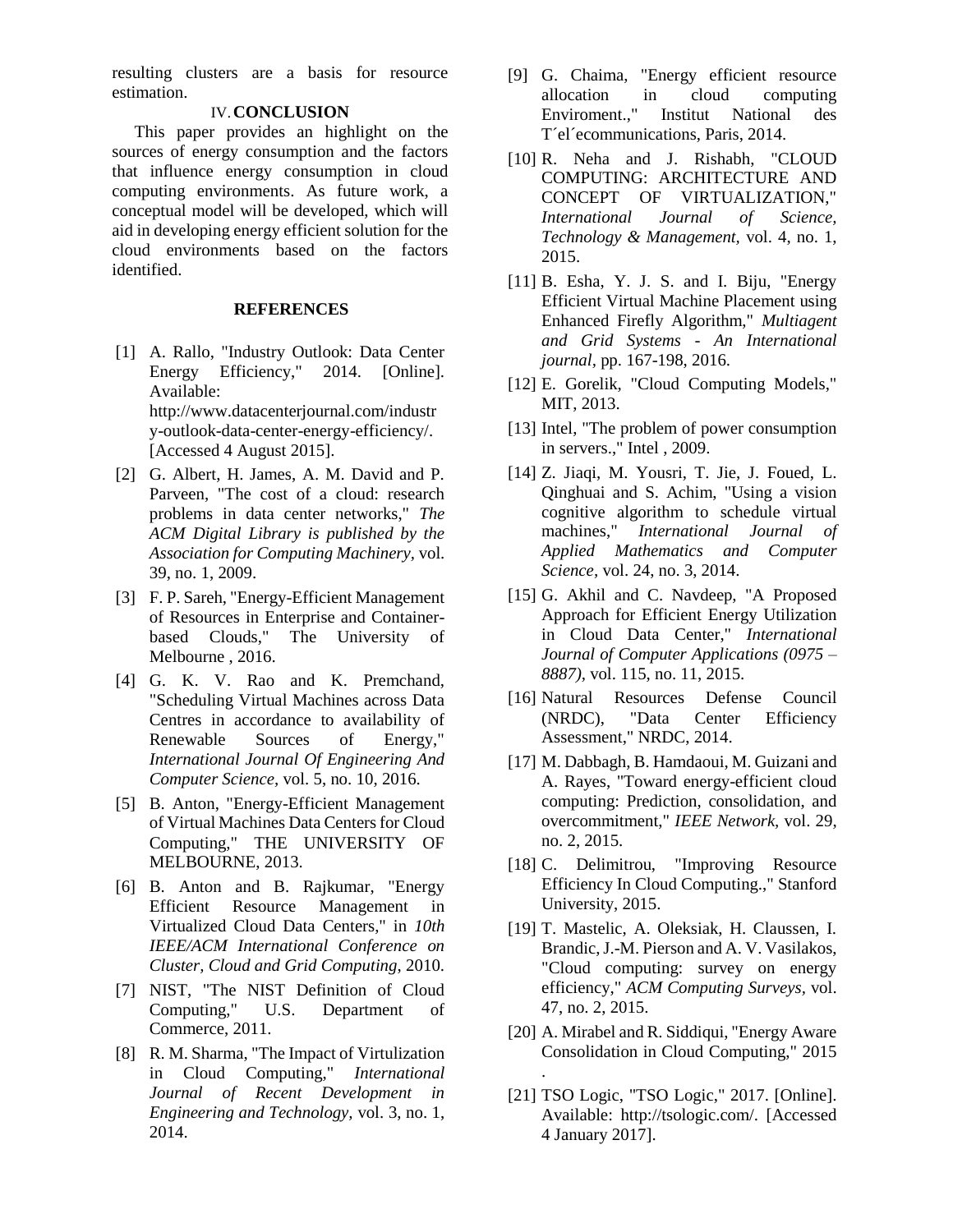- [22] B. Subramaniam and W.-c. Feng, "Towards" Energy-Proportional Computing Using Subsystem-Level Power Management," in *Proceedings of the 4th ACM/SPEC International Conference on Performance Engineering*, Prague, Czech Republic, 2013.
- [23] V. Sanjeev, "INNOVATIONS IN TECHNOLOGY: CLOUD COMPUTING AND ENERGY EFFICIENCY," *International Journal of Engineering and Management Sciences,* vol. 6, no. 2, 2015.
- [24] Green Grid, "THE GREEN GRID DATA CENTER COMPUTE EFFICIENCY METRIC: DCcE," 2010.
- [25] O. Anne-C´ecile, M. D. d. Assuncao, L. Lef`evre and R. Tut´oi, "A Survey on Techniques for Improving the Energy efficiency of large scale distributed systems," ACM Computing Surveys, 2013.
- [26] Intel, "Data Center Strategy Leading Intel's Business Transformation.," Intel, 2016.
- [27] M. Anderson, "Intel says chips to become slower but more energy efficient," 2016. [Online]. Available: https://thestack.com/iot/2016/02/05/intelwilliam-holt-moores-law-slower-energyefficient-chips/. [Accessed 26 January 2017].
- [28] T. Team, "Intel Launches Its Most Energy-Efficient Processor To Spur PC Demand," 2014. [Online]. Available: http://www.forbes.com/sites/greatspeculati ons/2014/09/10/intel-launches-its-mostenergy-efficient-processor-to-spur-pcdemand/#1c55373c7d07. [Accessed 26 January 2017].
- [29] AMD, "AMD A-Series Desktop APUs," 2017. [Online]. Available: http://www.amd.com/enus/products/processors/desktop/a-seriesapu. [Accessed 26 January 2017].
- [30] F. Elijorde and J. Lee, "Attaining Reliability and Energy Efficiency in Cloud Data Centers Through Workload Profiling and SLA-Aware VM Assignment," *International Journal Advance Soft Computer Applications ,* vol. 7, no. 1, 2015.
- [31] V. Villebonnet and D. C. Georges, "Thermal-aware cloud middleware to reduce cooling needs," in *IEEE International Conference on Collaboration Technologies and Infrastructures - WETICE*, Parma, Italy. , 2014 .
- [32] M. Neeraj, S. Manpreet and K. R. Sanjeev, "RESOURCE SCHEDULING IN CLOUD ENVIRONMET: A SURVEY," *Advances in Science and Technology,* vol. 10, no. 30, 2016.
- [33] Microsoft, "Project Natick," 2016. [Online]. Available: http://natick.research.microsoft.com/. [Accessed 25 October 2016].
- [34] Oxford Research, "Finland's Giant Data Center Opportunity," Oxford Research, 2015.
- [35] B. Luiz and H. Urs, "The Case for Energy-Proportional Computing," IEEE Computer Society , 2007.
- [36] V. J. Patel and H. A. Bheda, "Reducing Energy Consumption with Dvfs for Real-Time Services in Cloud Computing," *IOSR Journal of Computer Engineering (IOSR-JCE),* vol. 16, no. 3, 2014.
- [37] Z. Tang, L. Qi, Z. Cheng, K. Li, S. U. Khan and K. Li, "An Energy-Efficient Task Scheduling Algorithm in DVFS-enabled Cloud Environment," *Journal of Grid Computing ,* vol. 14, no. 1, 2016.
- [38] H. Zhang, L. Ye, X. Du and M. Guizani, "Protecting private cloud located within public cloud," in *Global Communications Conference (GLOBECOM)*, Atlanta, GA , 2013.
- [39] I. Rais, A.-C. Orgerie and M. Quinson, "Impact of Shutdown Techniques for Energy-Efficient Cloud Data Centers," in *16th International Conference on Algorithms and* , Granada, Spain , 2017.
- [40] B. Anton, A. Jemal and B. Rajkumar, "Energy-aware resource allocation heuristics for efficient management of data centers for Cloud computing," *ELSEVIER,*  vol. 28, 2011.
- [41] K. S. Ashwin, R. Rahul, Dheepan and K. Sendhil, "An Optimal Ant Colony Algorithm for Efficient VM Placement," *Indian Journal of Science and Technology,*  vol. 8, no. S2, p. 156–159, 2015.
- [42] S. Mohsen, S. Hadi and N. Mahsa, "Powerefficient distributed scheduling of virtual machines using workload-aware consolidation techniques," *The Journal of Supercomputing ,* 2011.
- [43] C.-Z. Mar, S. Lavinia, A.-C. Orgerie and P. Guillaume, "An experiment-driven energy consumption model for virtual machine management systems," 2016.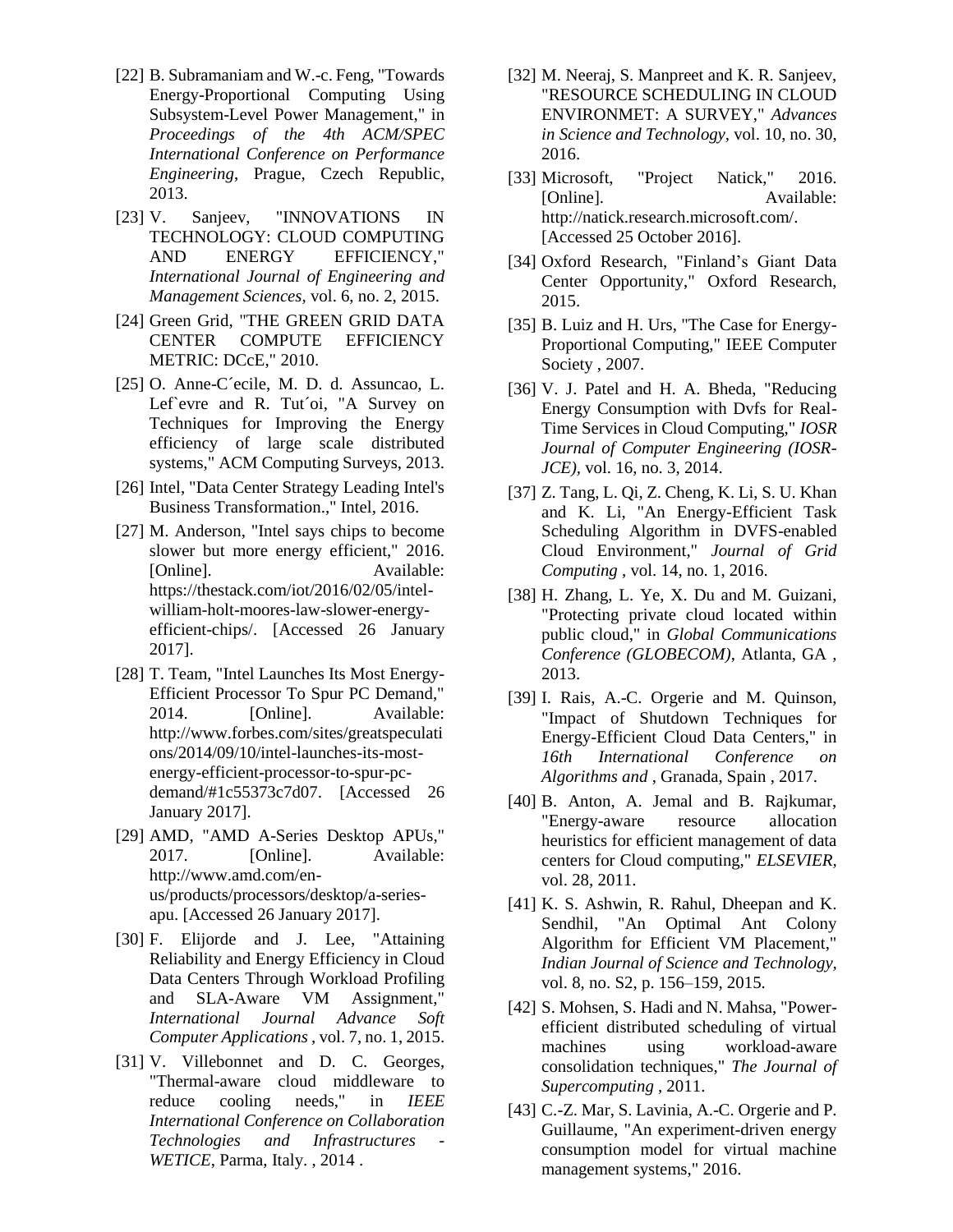- [44] A. Choudhary, S. Rana and K. J. Matahai, "A Critical Analysis of Energy Efficient Virtual Machine Placement Techniques and its Optimization in a Cloud Computing Environment," in *1st International Conference on Information Security & Privacy* , 2016.
- [45] X. Fei, L. Fangming, L. Linghui, J. Hai, B. Li and L. Baochun, "iAware: Making Live Migration of Virtual Machines Interference-Aware in the Cloud," *IEEE TRANSACTIONS ON COMPUTERS,* pp. 3012 - 3025, 2014.
- [46] F. P. Sareh, "Energy-Efficient Management of Resources in Enterprise and Containerbased Clouds," The University of Melbourne , 2016.
- [47] K. Jungsoo, Martino, D. A. Ruggiero and L. Marcel, "Correlation-Aware Virtual Machine Allocation for Energy-Efficient Datacenters," in *13 Proceedings of the Conference on Design, Automation and Test in Europe*, 2013.
- [48] G. Han, W. Que, G. Jia and L. Shu, "An Efficient Virtual Machine Consolidation Scheme for Multimedia Cloud Computing," *Sensors journal ,* vol. 16, no. 2.
- [49] K. Supriya, K. Rajesh and S. Anju, "Prediction Based Proactive Thermal Virtual Machine Scheduling in Green Clouds," *The Scientific World Journal,* pp. 1-13, 2014.
- [50] U. Zoha and S. Shailendra, "A Survey of Virtual Machine Placement Techniques in a Cloud Data Center," *International Conference on Information Security & Privacy,* p. 491 – 498 , 2015.
- [51] J. R. Chirag, "A Survey on Different Virtual Machine Placement Algorithms," *International Journal of Advance Research in Computer Science and Management Studies,* vol. 2, no. 2, 2014.
- [52] D. Jiankang, W. Hongbo and C. Shiduan, "Energy-performance tradeoffs in IaaS cloud with virtual machine scheduling," China communications , 2015.
- [53] B. Speitkamp and M. Bichler, "A Mathematical Programming Approach for Server Consolidation Problems in Virtualized Data Centers," *IEEE Transactions on Services Computing ,* vol. 3, no. 4, pp. 266 - 278, 2010.
- [54] X. Meng, C. Isci, J. Kephart, L. Zhang, E. Bouillet and D. Pendarakis, "Efficient Resource Provisioning in Compute Clouds via VM Multiplexing," in *Proceedings of the 7th International Conference on Autonomic Computing*, VA, USA , 2010c.
- [55] F. Hermenier, X. Lorca, J.-M. Menaud, G. Muller and J. L. Lawall, "Entropy: a Consolidation Manager for Clusters," in *5th International Conference on Virtual Execution Environments*, 2009.
- [56] S. Saravanankumar, M. Ellappan and N. Mehanathen, "CPU Resizing Vertical Scaling on Cloud," *International Journal of Future Computer and Communication,* vol. 4, no. 1, 2015.
- [57] A. Gokul and S. Priya, "Energy Optimization in Cloud Computing by EGC Algorithm," in *International Conference on Innovations in Engineering and Technology* , 2016 .
- [58] P. Jemishkumar, I.-L. Y. Vasu, B. Farokh, Jindal, X. Jie and G. Peter, "Workload Estimation for Improving Resource Management Decisions in the Cloud.," in *2015 IEEE TwelfthInternational Symbosium on Autonomous Decentralized Systems* , 2015.
- [59] S. M. Ismael, Y. Renyu, X. Jie and W. Tianyu, "Improved Energy-Efficiency in Cloud Datacenters with Interference-Aware Virtual Machine Placement," in *Autonomous Decentralized Systems (ISADS), 2013 IEEE Eleventh International Symposium*, 2013.
- [60] L. Zitao and C. Sangyeun, "Characterizing Machines and Workloads on a Google Cluster," in *41st International Conference on Parallel Processing Workshops*, 2012.
- [61] C. C. Maria, L. D. V. Marco, M. Luisa, P. Dana, I. M. Momin and D. T. Tabash, "Workloads in the Clouds," 2016.
- [62] Q. Xia, Y. Lan and L. Zhao, "Energysaving analysis of Cloud workload based on K-means clustering," in *Computing, Communications and IT Applications Conference (ComComAp)* , 2014.
- [63] A. Khan, X. Yan, S. Tao and i. Anerousis, "Workload characterization and prediction in the cloud: A multiple time series approach," in *Network Operations and Management Symposium (NOMS), 2012 IEEE*, 2012.